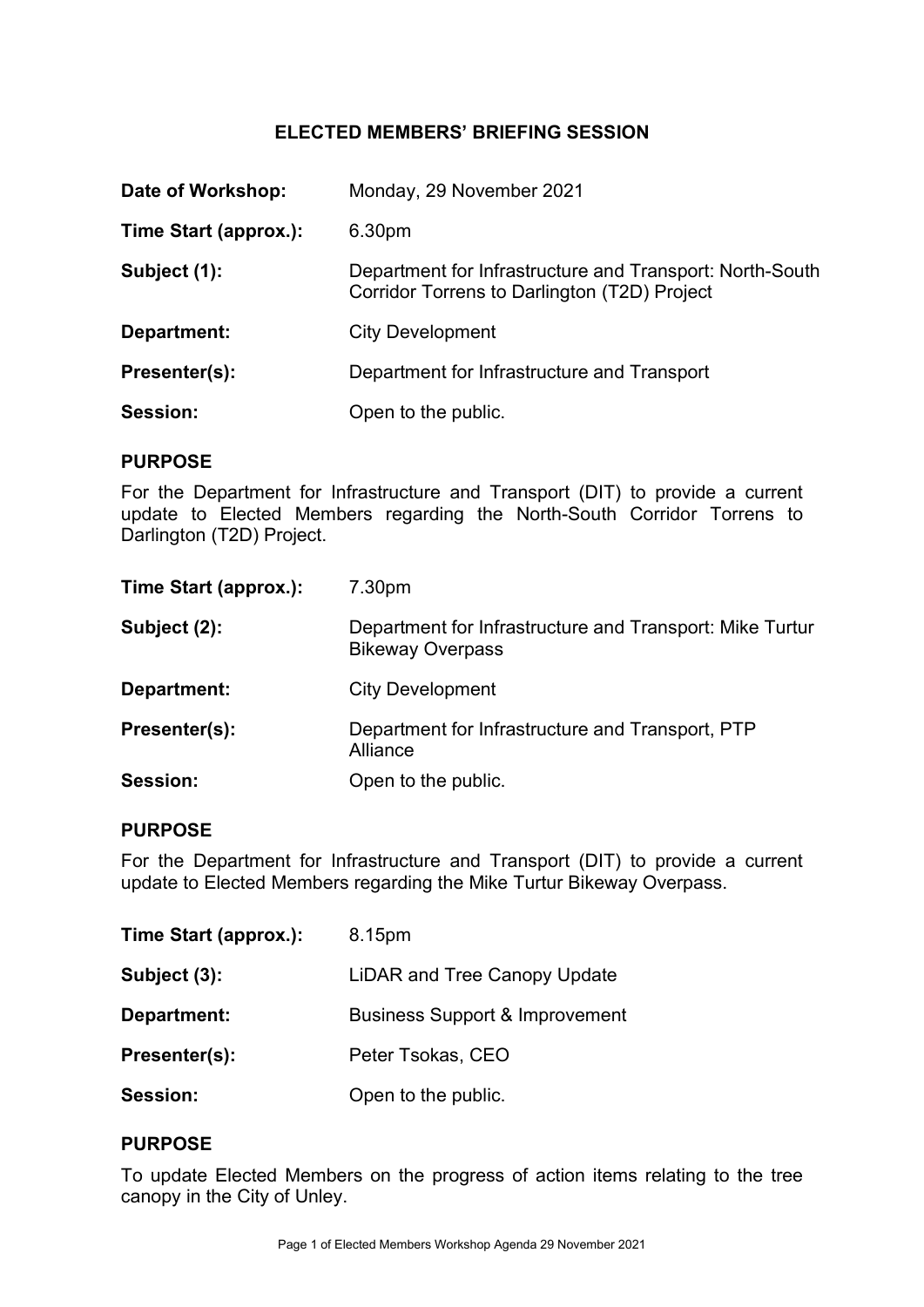Page 2 of Elected Members Workshop Agenda 29 November 2021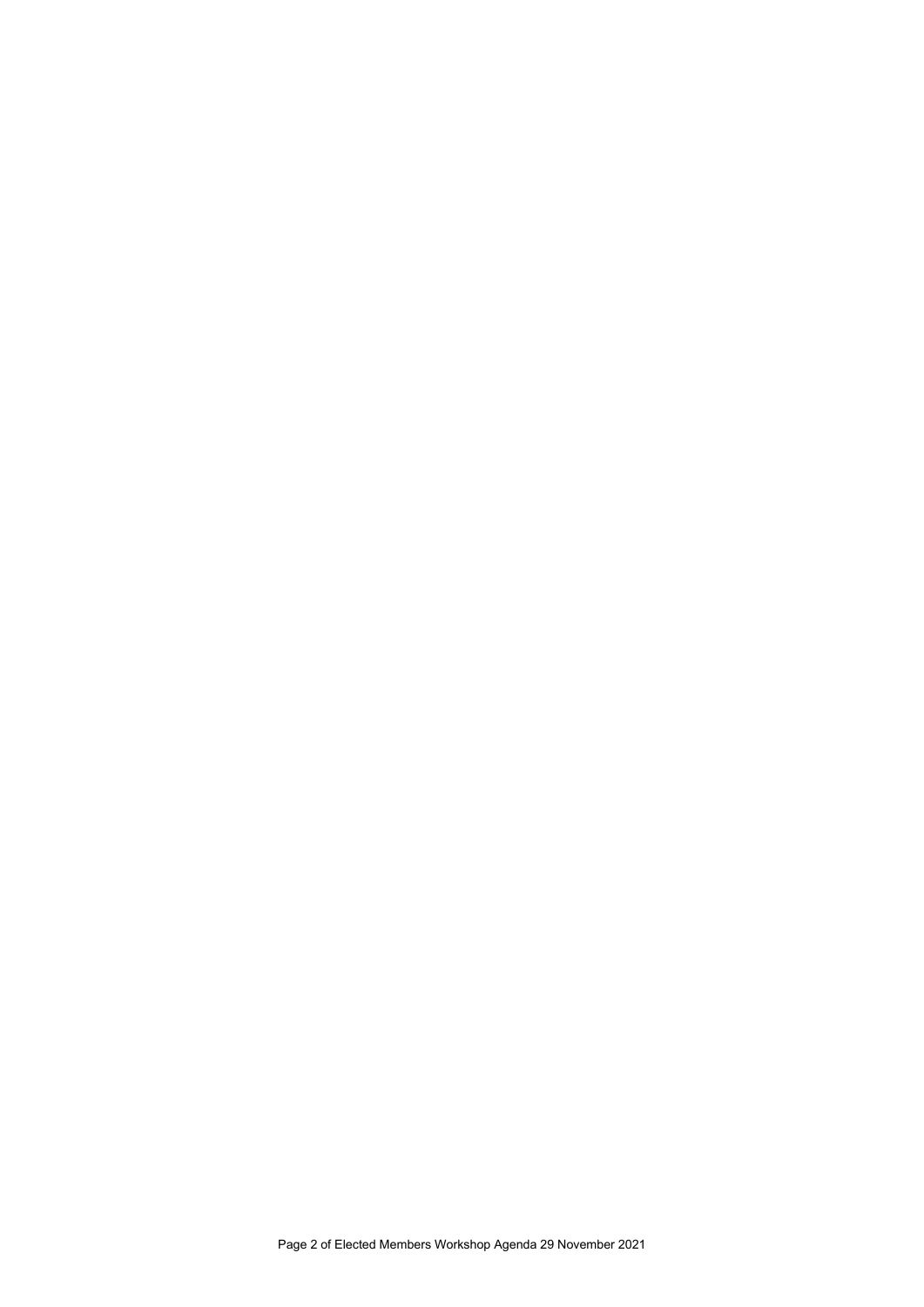# ELECTED MEMBERS' BRIEFING SESSION COVER SHEET

| Date of Workshop:   | 29 November 2021                                                                                            |
|---------------------|-------------------------------------------------------------------------------------------------------------|
| Subject:            | Department for Infrastructure and Transport:<br>North-South Corridor Torrens to Darlington<br>(T2D) Project |
| Department:         | <b>City Development</b>                                                                                     |
|                     |                                                                                                             |
| Presenter(s):       | Department for Infrastructure and Transport                                                                 |
|                     |                                                                                                             |
| Session:            | Open to the public.                                                                                         |
|                     |                                                                                                             |
| <b>Attachments:</b> | Nil                                                                                                         |

## PURPOSE

For the Department for Infrastructure and Transport (DIT) to provide a current update to Elected Members regarding the North-South Corridor Torrens to Darlington (T2D) Project.

### **DISCUSSION**

The North-South Corridor is the largest and most complex infrastructure project ever delivered in South Australia. The Torrens to Darlington section is the final piece of a 78km free flow of continuous corridor that will seamlessly link Gawler with Old Noarlunga.

### Key Considerations

- The project is currently in the Reference Design phase, while concurrently undertaking approvals and early enabling works.
- DIT has established multiple Reference Groups to provide a forum for councils, residents, community interest groups, businesses, and individuals to provide input into various aspects of the project during the planning and design phase.
- DIT have developed concept images to illustrate the tunnel and portal alignment and connections to surrounding street networks including Anzac Highway.

# THE BRIEFING IS OPEN TO THE PUBLIC

This cover sheet is a public document.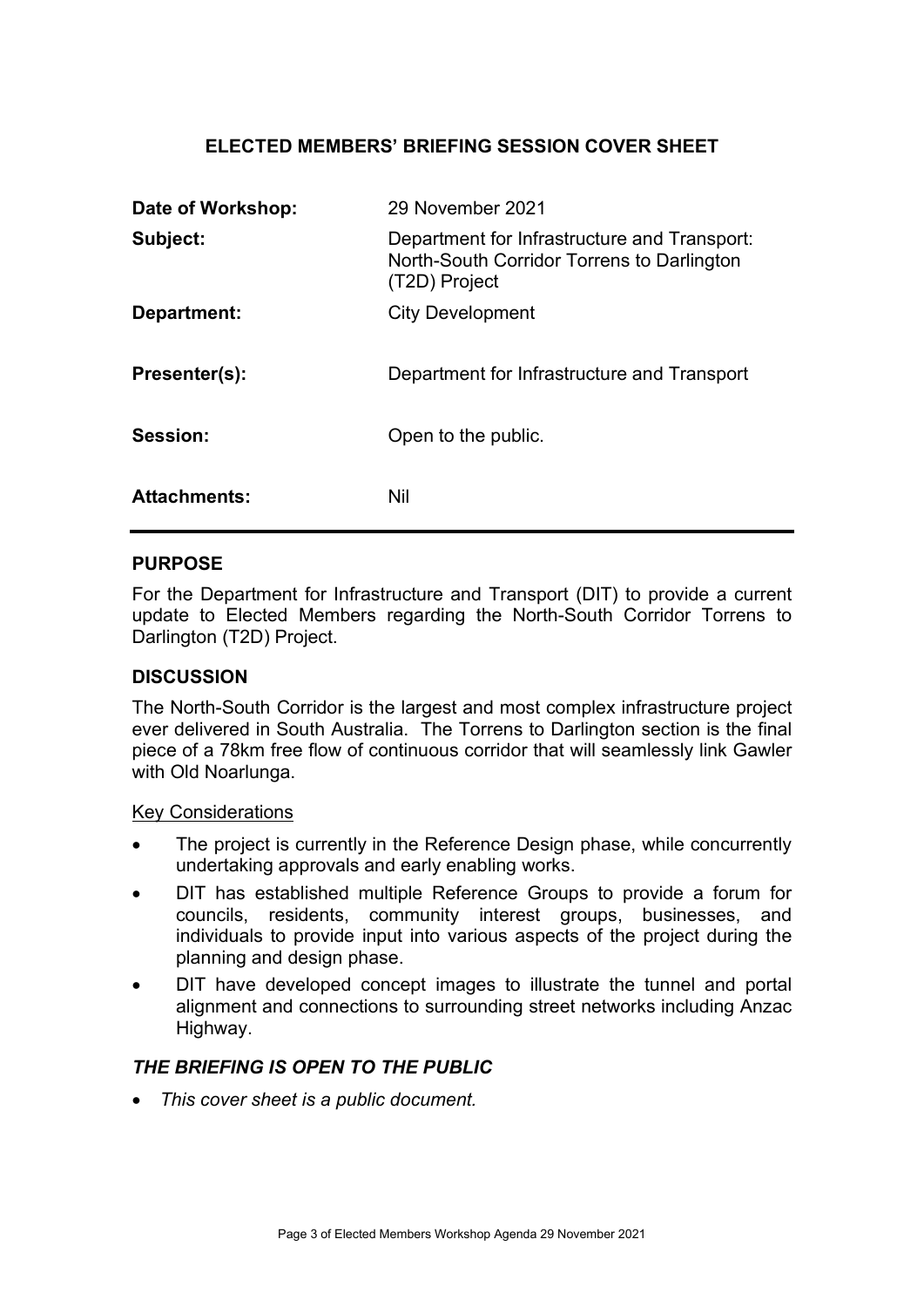# ELECTED MEMBERS' BRIEFING SESSION COVER SHEET

| Date of Workshop:   | 29 November 2021                                                             |
|---------------------|------------------------------------------------------------------------------|
| Subject:            | Department for Infrastructure and Transport:<br>Mike Turtur Bikeway Overpass |
| Department:         | <b>City Development</b>                                                      |
| Presenter(s):       | Department for Infrastructure and Transport,<br><b>PTP Alliance</b>          |
| Session:            | Open to the public.                                                          |
| <b>Attachments:</b> | Nil                                                                          |

## PURPOSE

For the Department for Infrastructure and Transport (DIT) to provide a current update to Elected Members regarding the Mike Turtur Bikeway Overpass.

### **DISCUSSION**

The Mike Turtur Bikeway Overpass provides a new walking and cycling overpass at the Goodwood Railway Station junction avoiding the need to dismount and use the rail underpass and allows for improved connectivity to the wider Mike Turtur Bikeway corridor.

### Key Considerations

 The project is currently in the Preliminary Design phase, while concurrently undertaking services review and early geotechnical works.

### **SPEAKERS**

Representatives of the Department for Infrastructure and Transport

# THE BRIEFING IS OPEN TO THE PUBLIC

This cover sheet is a public document.